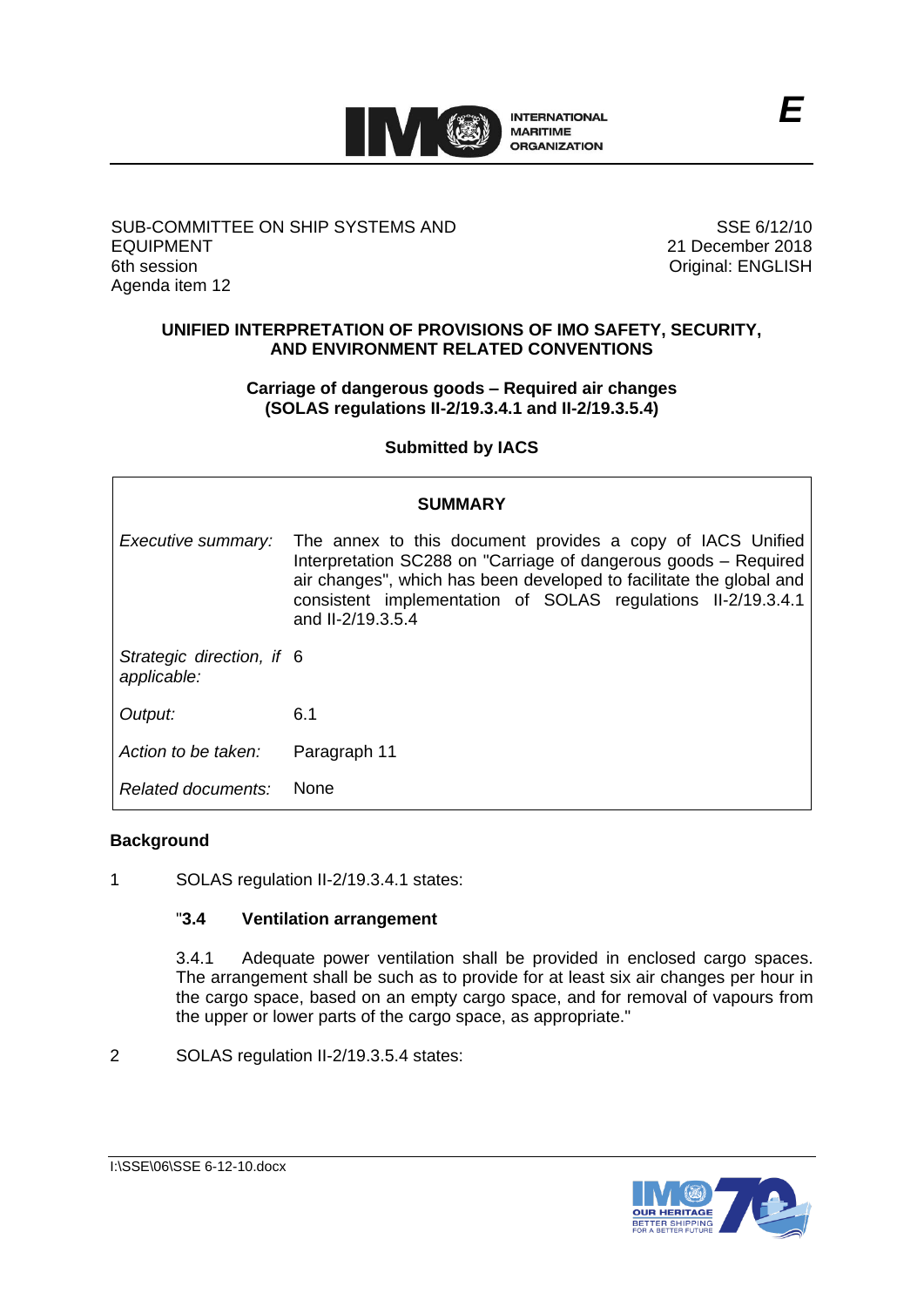## "**3.5 Bilge Pumping**

…

3.5.4 Enclosed spaces outside machinery spaces containing bilge pumps serving cargo spaces intended for carriage of flammable or toxic liquids shall be fitted with separate mechanical ventilation giving at least six air changes per hour. If the space has access from another enclosed space, the door shall be self-closing."

3 Note 1 of table 19.1 of SOLAS regulation II-2/19 states:

"For classes 4 and 5.1 solids not applicable to closed freight containers. For classes 2, 3, 6.1 and 8 when carried in closed freight containers, the ventilation rate may be reduced to not less than two air changes per hour. For classes 4 and 5.1 liquids when carried in closed freight containers, the ventilation rate may be reduced to not less than two air changes per hour. For the purpose of this requirement, a portable tank is a closed freight container."

#### **Discussion**

4 This document discusses the need for the ventilation of the dangerous goods cargo holds containing bilge pumps, in cases where note 1 of table 19.1, as per paragraph 3 above, is applicable.

5 It is noted that it is quite common that the bilge pump for the bilge system dedicated to the cargo spaces used for the carriage of dangerous goods (as per SOLAS regulation II-2/19.3.5) is located inside the cargo spaces themselves.

6 When dangerous goods are carried in closed freight containers in a cargo space that contains the bilge pump dedicated to the dangerous goods cargo space, SOLAS regulation II-2/19.3.4.1 requires six air changes per hour in enclosed cargo spaces; though as per note 1 of table 19.1, this ventilation rate may be reduced to two air changes per hour when carrying dangerous goods of classes 2, 3, 4 liquids, 5.1 liquids*,* 6.1 and 8 in closed freight containers. However, SOLAS regulation II-2/19.3.5.4 requires 6 air changes per hour in the space containing the bilge pump serving the dangerous goods cargo spaces.

7 In case the bilge pump serves only the cargo space in which it is installed, the understanding of IACS is that, considering that note 1 of table 19.1 is applicable (i.e. only dangerous goods of classes 2, 3, 4 liquids, 5.1 liquids*,* 6.1 and 8 in closed freight containers are carried in the concerned cargo holds); and taking into account that the pump is adequate for use in this space (e.g. diaphragm-type pump), only two air changes per hour are needed in the container cargo hold, notwithstanding SOLAS regulation II-2/19.3.5.4. It is considered that the bilge pump will not introduce any additional leakage hazards in the container cargo hold; since the cargo carried in the hold is the actual source of any potential leakage.

8 In cases where the bilge pump serves several cargo spaces, the same principle, as explained in paragraph 7 above, may be applied. Hazardous cargo leakage in any one cargo space may lead to hazardous cargo in the bilge system, possibly leaking from the pump itself. Therefore, the ventilation rate in the cargo space containing the pump is to be at least the ventilation rate required in any one of the cargo spaces served by the bilge system.

9 To clarify the above issues, IACS has developed a unified interpretation (UI) (IACS UI SC288), a copy of which is provided in the annex to this document.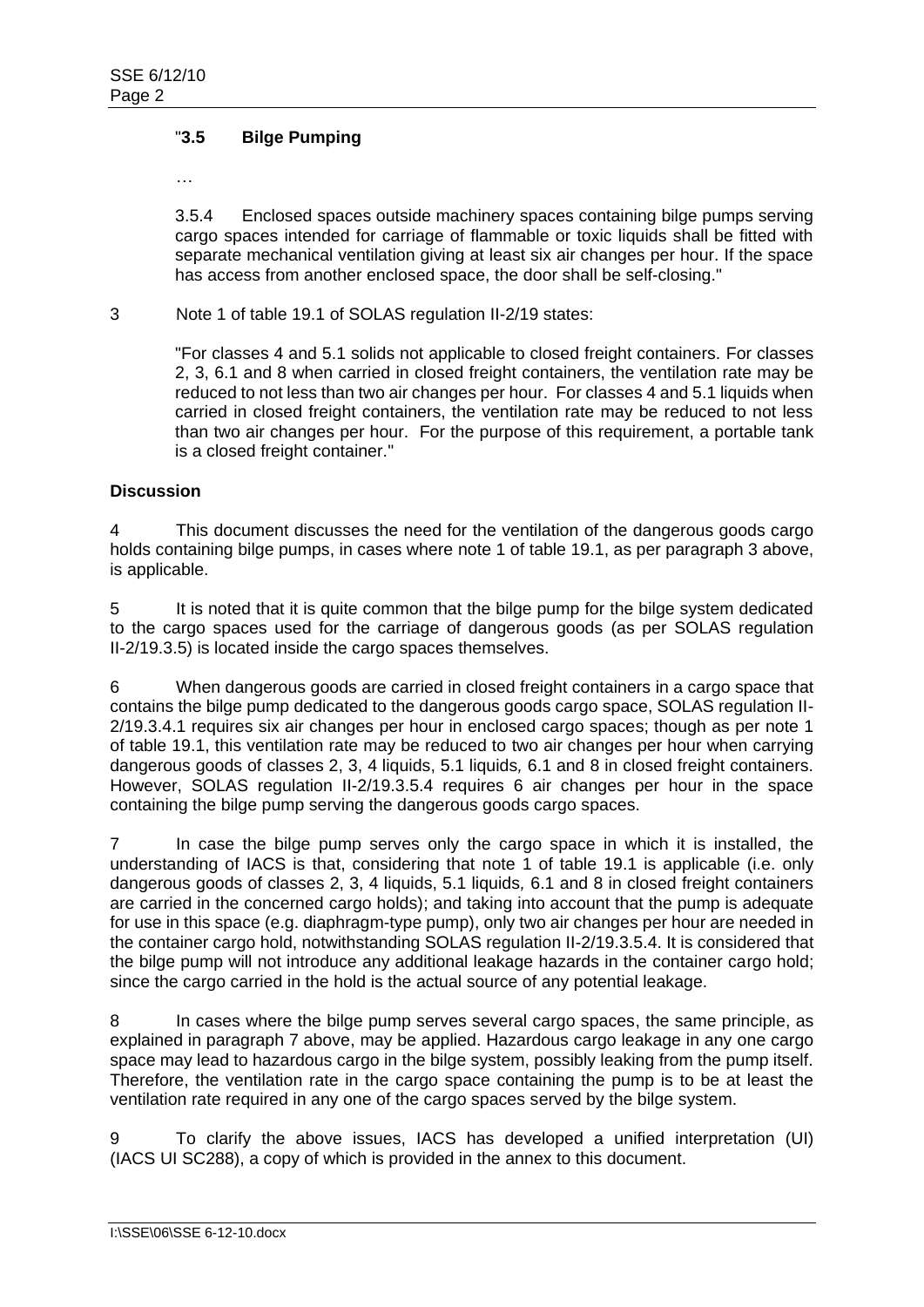10 The Sub-Committee is invited to note that IACS Members will uniformly implement UI SC288 on ships contracted for construction on or after 1 January 2020, unless they are provided with written instructions to apply a different interpretation by the Administration on whose behalf they are authorized to act as a recognized organization.

#### **Action requested of the Sub-Committee**

11 The Sub-Committee is invited to consider the analysis and discussion provided above and the copy of IACS UI SC288, as set out in the annex, and take action, as appropriate.

\*\*\*